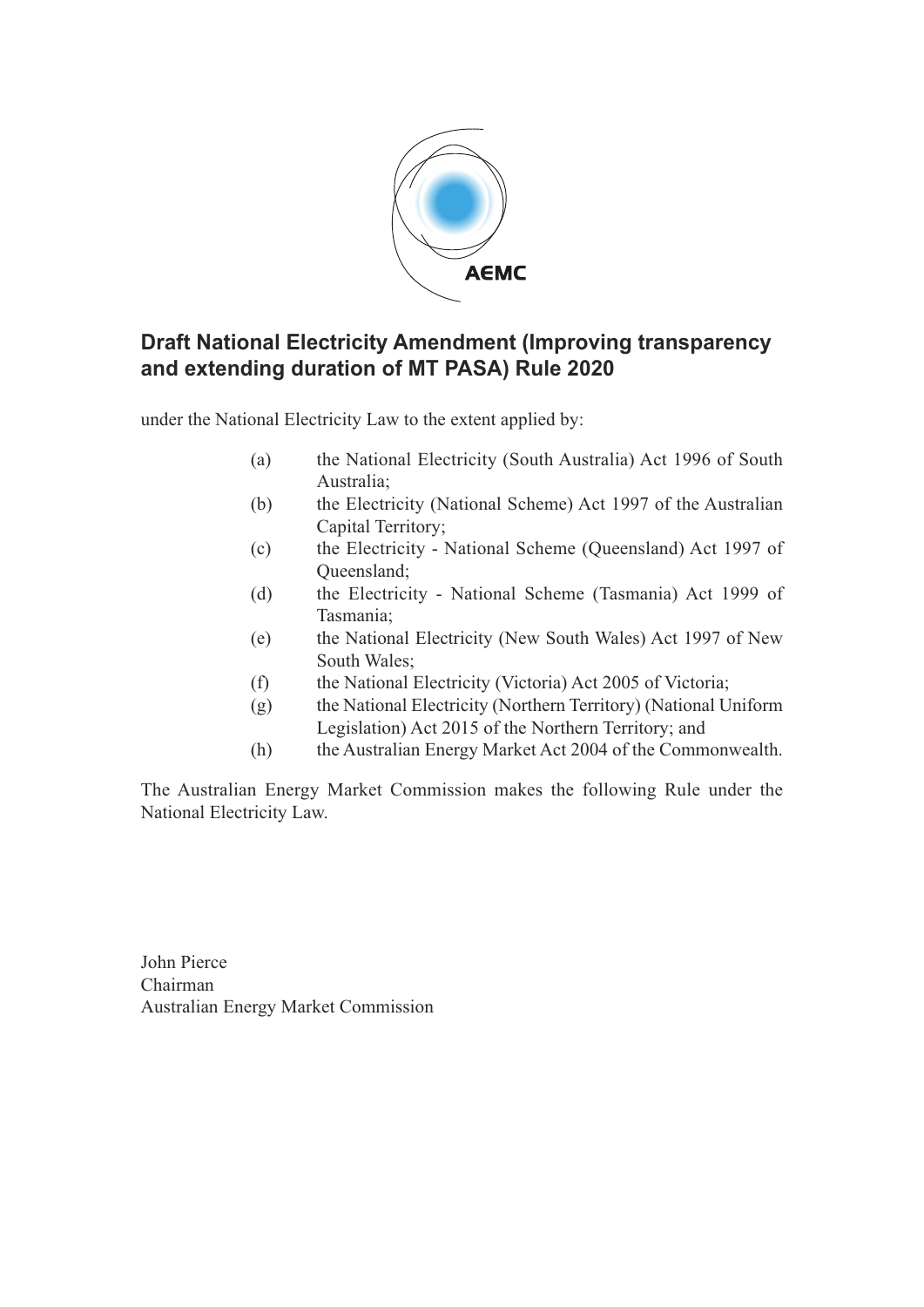### **Draft National Electricity Amendment (Improving transparency and extending duration of MT PASA) Rule 2020**

### **1 Title of Rule**

This Rule is the *Draft National Electricity Amendment (Improving transparency and extending duration of MT PASA) Rule 2020.*

### **2 Commencement**

Schedule 1 of this Rule commences operation on 20 February 2020. Schedule 2 of this Rule commences operation on 20 May 2020. Schedule 3 of this Rule commences operation on 20 August 2020. Schedule 4 of this Rule commences operation on 22 February 2021.

## **3 Amendment to the National Electricity Rules**

The National Electricity Rules are amended as set out in Schedule 1.

## **4 Amendment to the National Electricity Rules**

The National Electricity Rules are amended as set out in [Schedule 2.](#page-2-0)

# **5 Amendment to the National Electricity Rules**

The National Electricity Rules are amended as set out in [Schedule 3.](#page-3-0)

# **6 Amendment to the National Electricity Rules**

<span id="page-1-0"></span>The National Electricity Rules are amended as set out in [Schedule 4.](#page-4-0)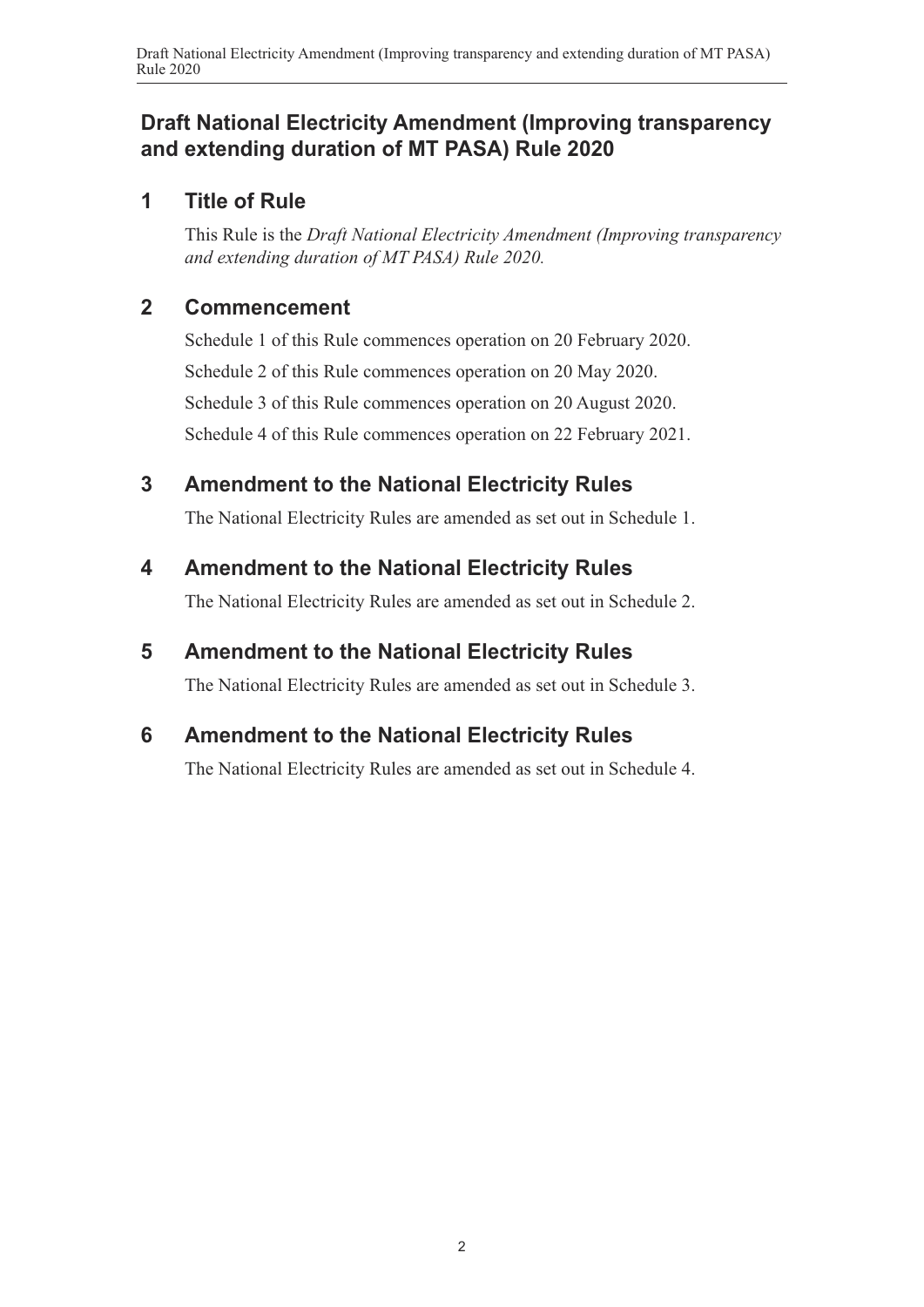#### **Schedule 1 Amendment to the National Electricity Rules**

<span id="page-2-0"></span>(Clause 3)

### **[1] Clause 3.7.2 Medium term PASA**

In clause 3.7.2(c)(2), omit "[**Deleted**]" and substitute:

(2) the capabilities of *generating units* for which formal commitments have been made for construction or installation;

### **[2] Clause 3.7.2 Medium term PASA**

In the opening paragraph of clause 3.7.2(d), after "with the *timetable*", insert "and must represent the *Scheduled Generator's* or *Market Participant's* current intentions and best estimates".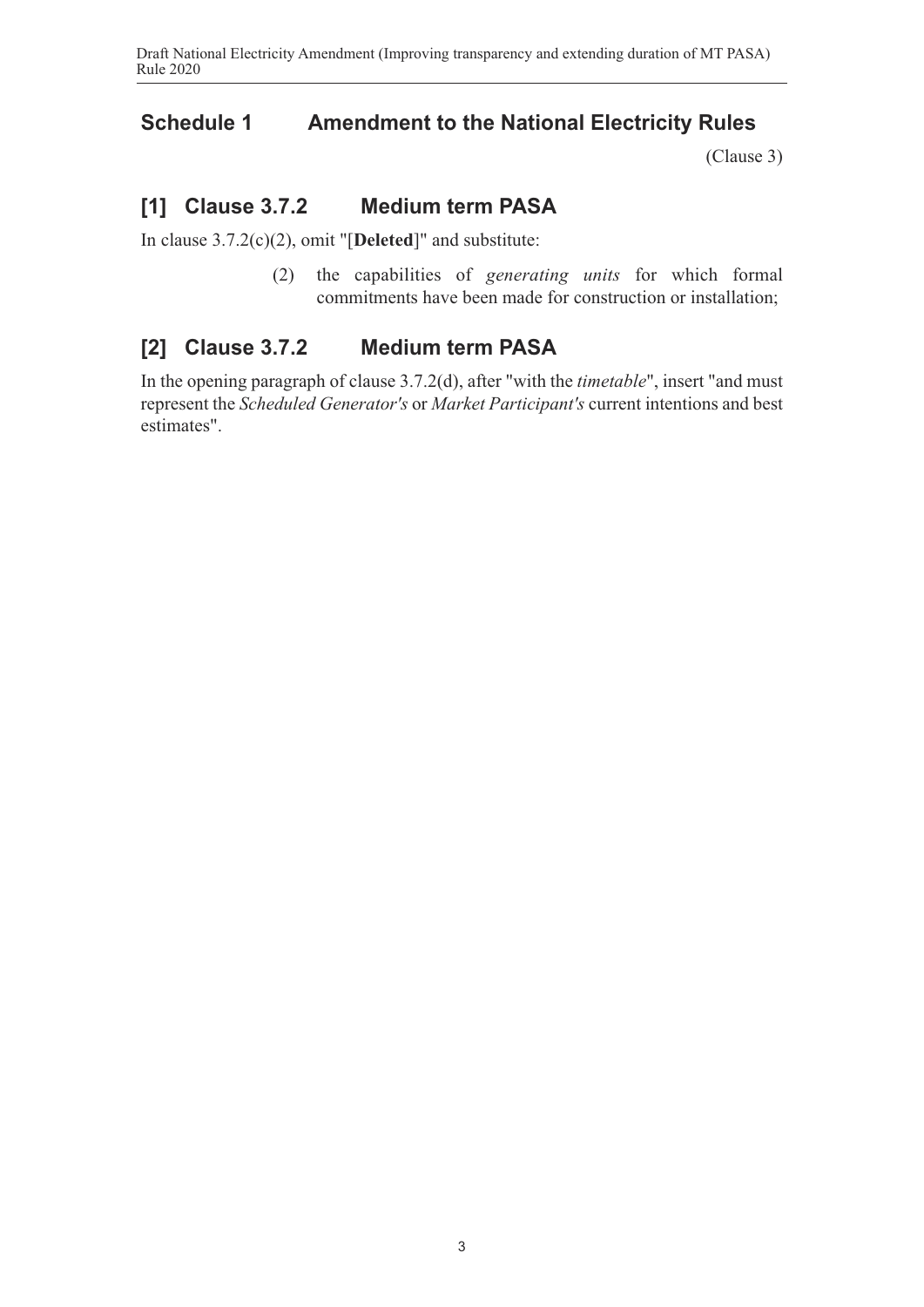#### **Schedule 2 Amendment to the National Electricity Rules**

<span id="page-3-0"></span>(Clause 4)

### **[1] Clause 3.7.2 Medium term PASA**

Omit clause 3.7.2(g) and substitute:

- (g) Forecast data supplied under clause 3.7.2(f) is to be supplied in a format consistent with the format of the demand data published under clause 3.13.4(x).
- (h) *AEMO* must publish the procedure it uses for preparation of the *medium term PASA*.

### **[2] Clause 3.7.2 Medium term PASA**

In clause 3.7.2(d)(1), omit "paragraph (g)" and substitute "paragraph (h)".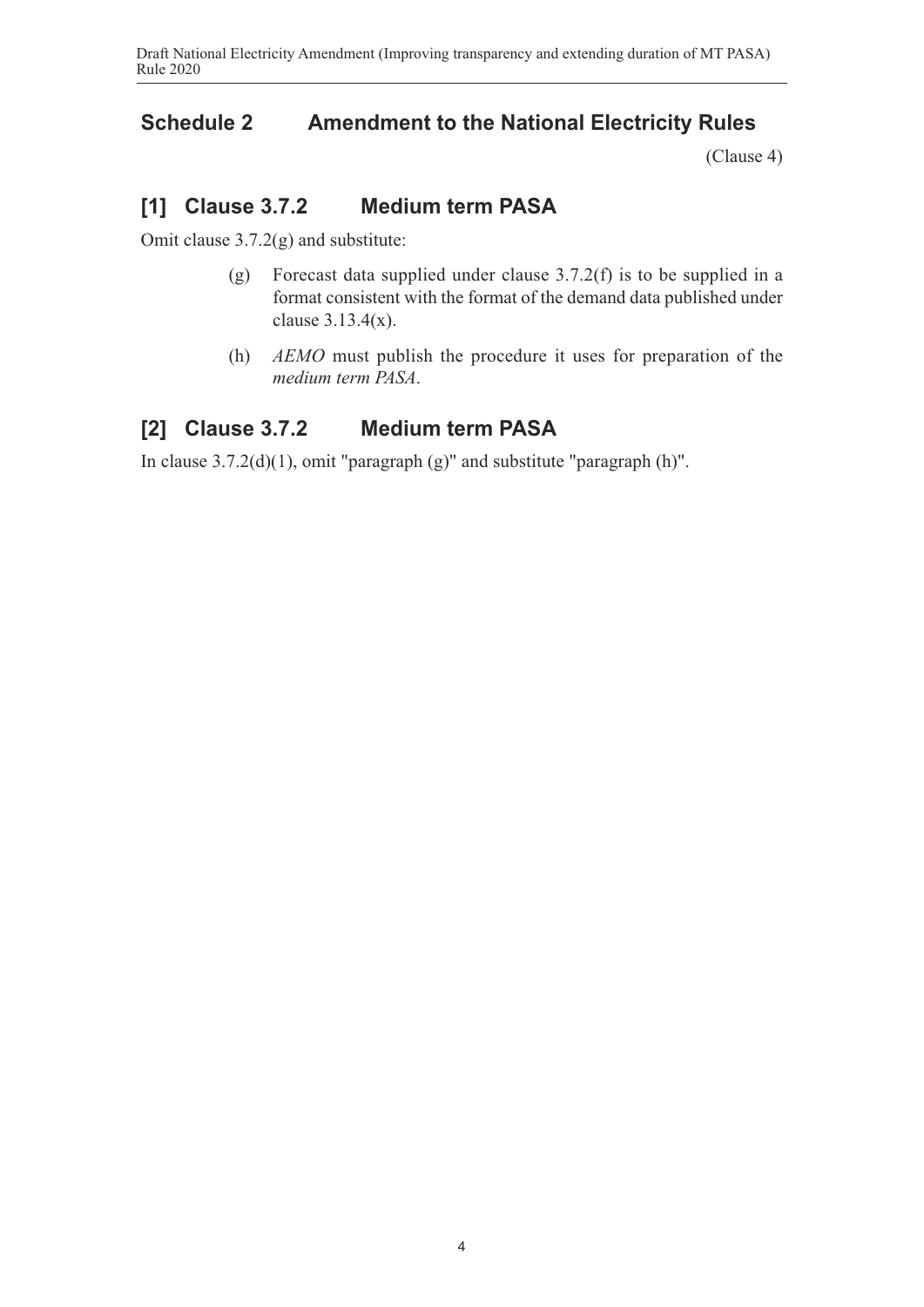#### **Schedule 3 Amendment to the National Electricity Rules**

<span id="page-4-0"></span>(Clause 5)

#### **[1] Clause 3.7.2 Medium term PASA**

In clause 3.7.2(f)(5), after "*region*", insert "and individual *scheduled gene[rating unit](#page-1-0) PASA availability*".

### **[2] Clause 3.7.2 Medium term PASA**

At the end of clause 3.7.2(f)(5B), delete "and".

#### **[3] Clause 3.7.2 Medium term PASA**

After clause 3.7.2(f)(5B), insert:

(5C) the adjusted maximum and minimum aggregate *scheduled generating unit PASA availability* for each *region* following adjustment for the inclusion of *Scheduled Generator* probabilistic forced outage data; and